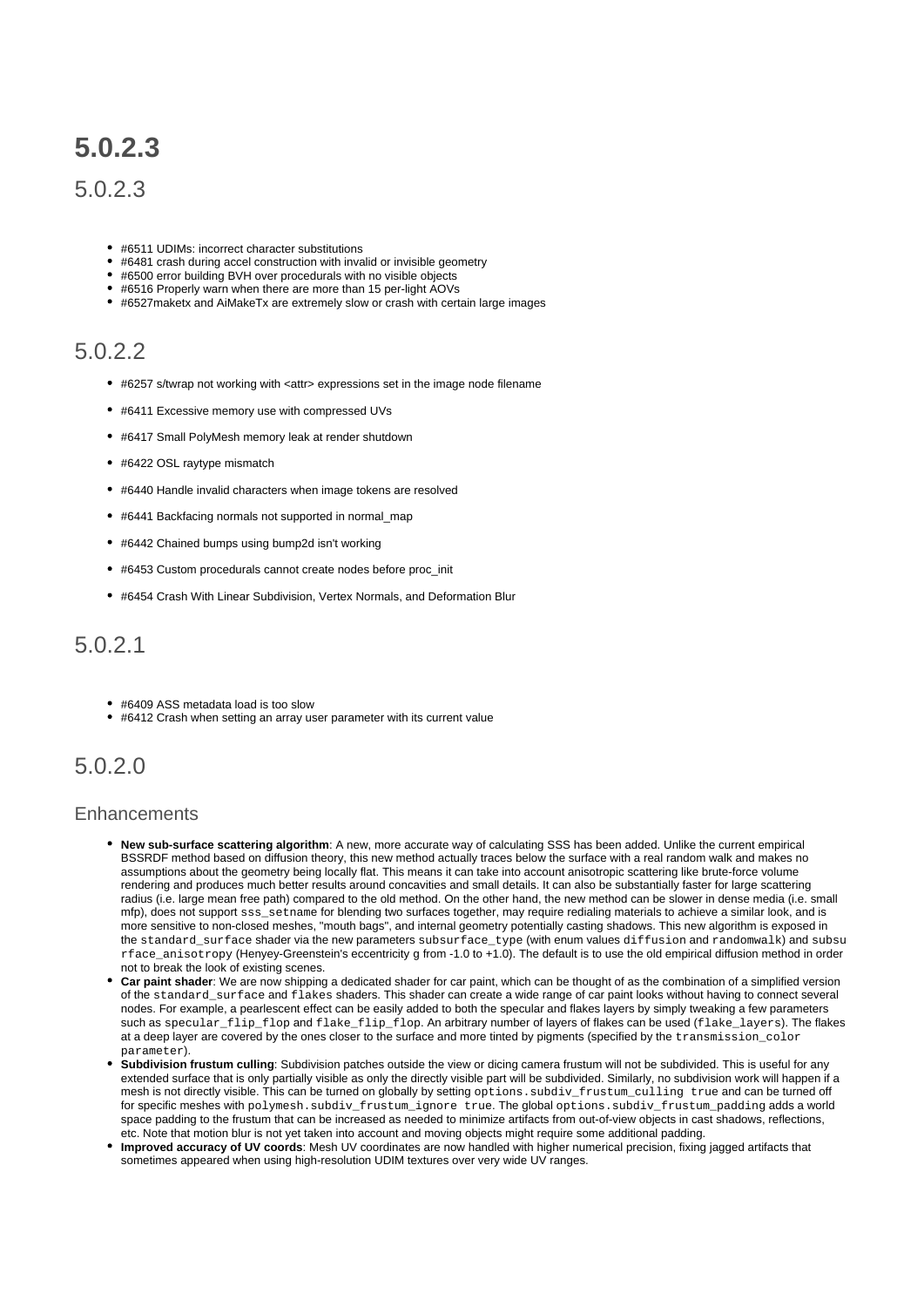- **Improved volume sampling of low-spread lights**: Low-spread quad and disk lights should now produce less noise and show increased performance when participating in atmospheric scattering effects.
- **Improved procedural namespace memory usage**: Reduced memory used by procedural namespacing by about 28KB per procedural primitive, so that procedurals now use very little additional memory. In a scene with 100K procedurals, this gave about a 2.7GB reduction in memory use.
- **Faster opacity masks**: Texture map-based opacity masks will now be faster to render. Testing indicates around 3-13% faster.
- **Faster IPR**: The message logging system has been optimized, resulting in about 10% faster performance in IPR, like while moving the camera. In addition, the IPR mode in kick has been made substantially more responsive.
- **Faster AiNodeDestroy:** we have optimized removal time for nodes contained in procedurals, greatly reducing the shutdown time at the end of a render in complex scenes.
- **Faster triplanar shader**: Texture filtering in the triplanar shader has been improved, giving better antialiasing and up to a 2x speedup, specially when using high-resolution texture maps.
- **Celullar option in triplanar shader**: The triplanar shader now supports projection through Voronoi cells using the new cell paramet er. The rotation angle of the projected texture for each cell can be controlled with the cell rotate parameter. Cells can be smoothly blended using the cell\_blend parameter.
- **Improved flakes shader**: The size parameter is replaced by the density parameter, which makes it easy to control the size and number of flakes. Alpha channel can be used as a mask. The new flakes shader supports non-disc shapes and 3D flakes, which are useful to render gemstone inclusions like goldstone, for example.
- **Improved shadow\_matte shader**: We have revamped and simplified the shader to make it easier to use, and fixed a number of longstanding issues: Indirect illumination now fills the global diffuse\_indirect and specular\_indirect AOVs, so we have removed the shader's (confusingly named) indirect\_diffuse and indirect\_specular AOVs. Self-reflections are no longer rendered. A new specu lar\_IOR parameter was added that controls Fresnel reflection. Parameters offscreen\_color and background\_type were removed. The new enum parameter background can be set to either scene\_background (default) or background\_color, which allows to connect a specific texture in the background\_color parameter slot. Parameter alpha\_mask was added to control whether the alpha must be opaque or if it has to contain the shadow mask.
- **Support for more OSL attributes**: OSL shaders now support getattribute() lookups of standard camera attributes (e.g. camera:fov, camera:resolution, etc) as well as the geometry attributes geom:type, geom:name, geom:bounds, and geom:objbounds on objects.
- **Transmit AOVs and Alpha**: The standard\_surface shader with transmission can now pass through AOVs, by enabling the transmit\_a ovs parameter. If the background is transparent, then the transmissive surface will become transparent so that it can be composited over another background. Light path expression AOVs will be passed through, so that for example a diffuse surface seen through a transmissive surface will end up in the diffuse AOV. Other AOVs can also be passed straight through (without any opacity blending), which can be used for creating masks for example.
- **Improved multi-threaded render time stats**: Render times when using more than one thread did not really work. We have improved this so that render times are now much more reliable and useful and can now be confidently used to determine what parts of Arnold are the most expensive. In particular, the subdivision and displacement times will now show how much total time was used as well as what fraction of that time was spent with threads unable to do useful work. This "threads blocked" time can often be lowered by using larger buckets or the randor bucket\_scanning ordering.
- **Custom procedural namespaces**: Procedurals can now declare a custom namespace using the new namespace parameter. This custom namespace can be used instead of the procedural name, to reference contents through absolute or relative paths. Multiple procedurals can share the same namespace by using the same custom name. Also, they can declare an empty name and they will use the global namespace. (#6085)
- **Added -turn\_smooth option to kick**: When using kick -turn, the -turn\_smooth flag can be added to smoothly start and stop the movement as the original position is reached with a cubic ramp.
- **Added -laovs option to kick**: Using kick -laovs file.ass will display a list of all the built-in AOVs and all the AOVs registered by this .ass file.
- **Added cputime heatmap view to kick**: When using kick you can now toggle between viewing kicks default output and a cputime heatmap with the T key. The mapping of the heat map can be scaled with the [ and ] keys.
- **Support for wasd keys in kick -ipr m**: Running kick in Maya-style IPR mode with -ipr m now supports "wasd" style keyboard movement. This was previously only available in Quake-style mode, -ipr q.
- **maketx version info**: The custom maketx binary that ships with Arnold now reports, both in the command-line and in the embedded EXR headers, that it was built specifically for "OpenImageIO-Arnold", to distinguish it from the official "OpenImageIO" one.
- **maketx color spaces**: The custom maketx that ships with Arnold now supports OCIO and SynColor (when available) through the coloren gine, colorconfig and colorconvert flags. See maketx --help.
- **AiMakeTx reports info messages**: AiMakeTx now also prints out OIIO informational messages (generated in verbose mode, for instance) in addition to errors.
- **AiMakeTx releases input file lock sooner**: AiMakeTx will now close the input texture as soon as possible instead of waiting for all the maketx jobs to finish.
- **AiMakeTx and maketx optimized flags**: Both AiMakeTx and maketx now always run with the flags --monochrome-detect opaque-detect --constant-color-detect --fixnan box3 --oiio, which can result in smaller .tx files that are faster to load and take less memory.
- **Report when textures are changed during render**: The log files now report when texture modifications during a render cause a texture read error, which can happen in certain pipelines.
- **OCIO color space family support**: The OCIO color manager now implements color space enumeration by family. This is useful for UI drop down organization.
- **OCIO view/display enumeration**: The OCIO color manager can now enumerate view/display combinations using the "View (Display)" family. This lets client programs filter color spaces when only a display transform is appropriate.
- **.** ass metadata from compressed files: We now support loading metadata from .ass.gz files through the AiMetadataStoreLoadFromA SS() API function.
- **Upgraded to OIIO 1.7.17**: OpenImageIO has been upgraded to OIIO 1.7.17.

API additions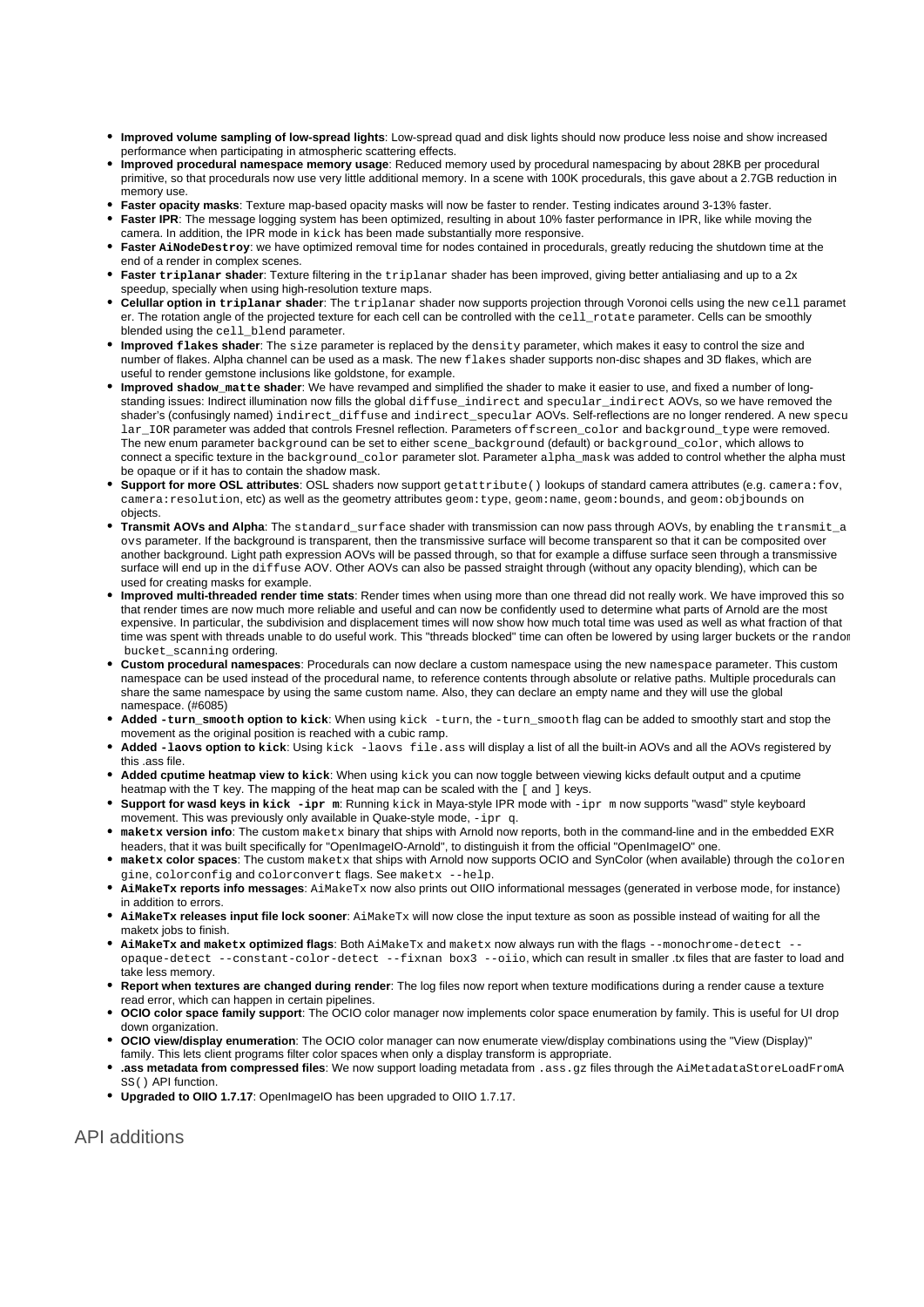- **Color space family enumeration**: Existing color space families for the current config can be enumerated using the new API methods AiCol orManagerGetNumFamilies and AiColorManagerGetFamilyNameByIndex. The addition of these new API methods requires any existing custom color managers (which we know are very rare) to be recompiled.
- **AiAOVSampleIteratorGetPixel()**: Custom filters can now determine what pixel is being filtered with the new API method AiAOVSampl eIteratorGetPixel().
- **transparent LPE label**: When setting the transparent LPE label on a BSDF, the surface will act as if it is transparent and pass through AOVs. This would typically be used for transmission BSDFs, as it is in the standard\_surface shader.
- **Deprecated API warnings:** Defining AI\_ENABLE\_DEPRECATION\_WARNINGS will cause the compiler to emit warnings if deprecated Arnold API functions are used.
- **Random walk SSS closure**: The new random walk SSS algorithm is exposed in the C++ API as AiClosureRandomWalkBSSRDF(). The corresponding OSL closure is randomwalk\_bssrdf.

### Incompatible changes

- **autotile disabled by default**: We found that the autotile code in OIIO does not scale with high-resolution textures. In order to avoid very slow loading of untiled textures (such as JPEG) when autotile was enabled, we have now changed the autotile default setting to 0, which effectively disables it. In very rare cases, when rendering with a large number of high-resolution untiled textures, this change might degrade performance as the texture cache will blow up. The real solution is to never use untiled files, and instead convert all untiled textures to .tx tiled files.
- **maketx dependencies:** The custom maketx that ships with Arnold now depends dynamically on [libai.so](http://libai.so) and optionally on syncolor s [hader.so](http://syncolor_shader.so), therefore to work correctly it needs to be run from its installation folder. like kick, or alternatively the new dependencies should be copied to where maketx is running from.
- **Light groups and volume shading**: Just like with surface shapes, Arnold now obeys light group assignment on volume shapes and surfaces with volumetric interiors. While in many cases desirable, this can produce an unexpected change in the final image in scenes with light group assignments.
- **flakes shader**: It was not easy to control the number of flakes with the size and scale parameters because they were mutually dependent. Now this can be easily done using the new density parameter. The shape of each flake has been changed from disc to Voronoi cell, which is more suitable to render inclusions of gem stones. The shader output type has been changed from RGB to RGBA to support a mask.
- **motionvector AOV**: The motion vector scaling factor in the built-in motionvector AOV has changed. This was required to fix a bug that caused zero motion vectors for certain shutter positions. The output from the motion\_vector shader is unchanged: it can be used as a workaround in your old scenes if you require the previous scaling.
- **shadow\_matte changes**: The shader AOVs indirect\_diffuse and indirect\_specular were removed, since the shader now fills the corresponding built-in AOVs. Parameters offscreen\_color and background\_type were removed. Specular reflection is now affected by Fresnel. To roll back to the previous specular behaviour, set specular\_IOR to a high value like 100, which effectively disables the Fresnel effect. See notes in the enhancements section above.

### Bug fixes

### **5.0.2.0**

- #3319 Alpha not fully opaque in output images
- #4559 Non-linkable light colors should have the linkable metadata disabled
- #5974 Distant light not motion blurring direction
- #5981 Incorrect melanin absorption values for wide gamut rendering color spaces
- #6086 procedural memory overhead
- #6087 maketx fails when run on Windows with read only (mandatory) user profiles
- #6089 Deep EXR output of light path expressions missing volumes
- #6094 artifacts in latlong skydome\_light
- #6095 Fresnel discontinuity in diffuse term when texture is connected to specular\_color
- #6097 Subdiv: duplicate vertex index in face causes crash
- #6104 Quad lights do not work with projected textures
- #6116 Warn that images will be watermarked if license authorization fails
- #6124 mesh\_light crashing when provided non-mesh node
- #6128 curvature shading differences when seen through glossy transmission/reflection
- #6135 crash during accel construction if there are over 65k overlapping primitives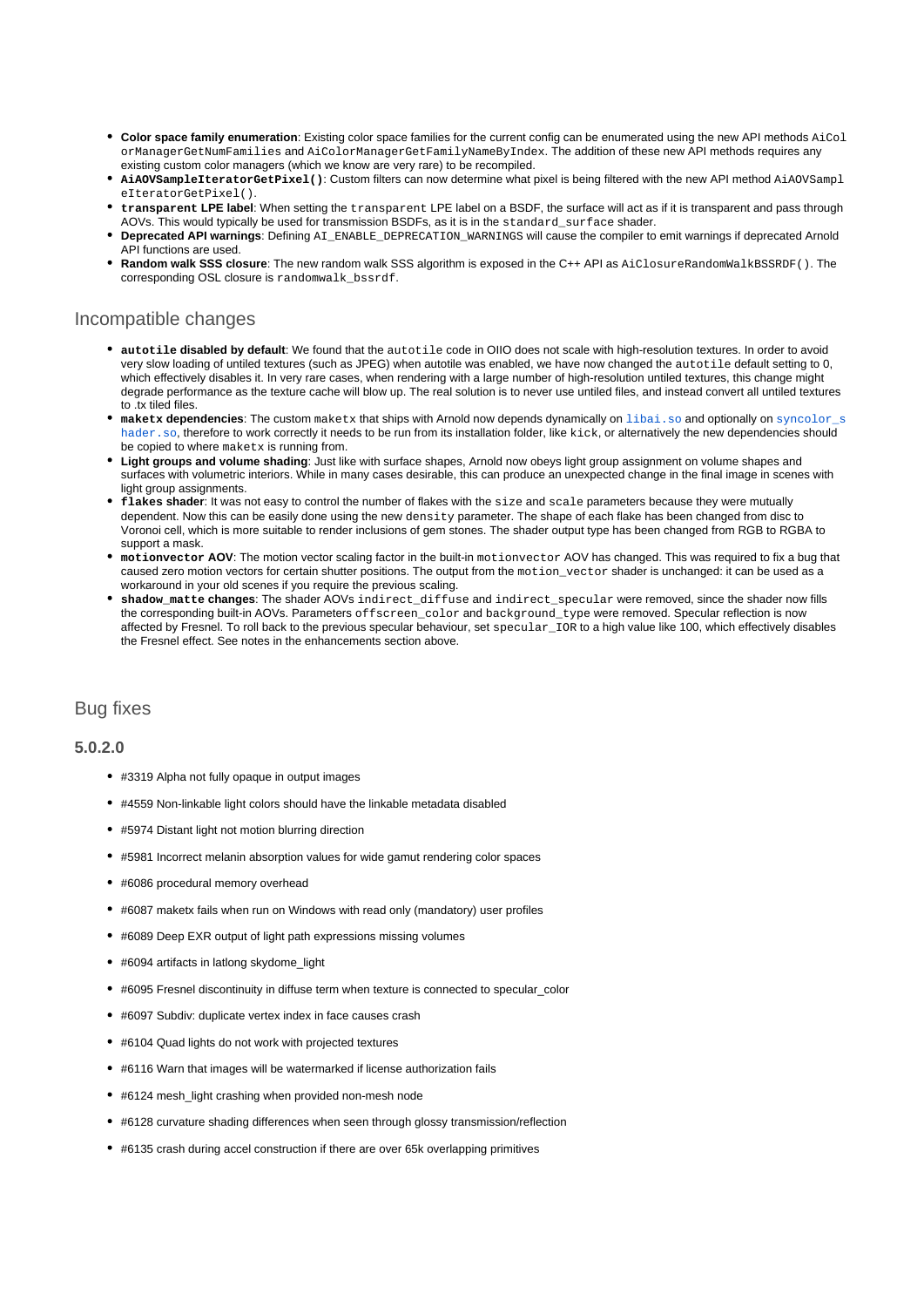- #6136 Indirect sample clamp not visible in AOVs
- #6138 light groups not supported by volume shapes and surface shader interiors
- #6141 "A" AOV is black when 8 light AOVs are used
- #6143 AiShaderGlobalsGetVertexUVs not working for uvsets in free render mode
- #6151 Black AOV output due to conflicting AOV type redefinition
- #6162 AiShaderGlobalsGetPositionAtTime, AiTraceBackground, and AiVolumeSample crash in background shading context
- #6166 AiM4Scaling does not work in python
- #6168 Overriding view direction for metal BSDF not supported
- #6170 Crash creating motion blurred min\_pixel\_width inside a procedural
- #6177 wireframe artifacts when not in raster-space
- #6182 MotionVector AOV empty for negative motion start / end
- #6184 MtoA crash when saving a scene using motion blur
- #6186 triplanar uses wrong mipmap level for some parts of the object
- #6187 triplanar uses overly high res mipmaps
- #6192 Crash when removing and recreating a procedural instance
- #6202 counter overflow crash in big scanline EXR images
- #6203 Camera corruption after substantial foward zooming with kick -ipr m
- #6219 photometric\_light filename does not support environment variable expansion
- #6222 Metallic BSDF albedo is always white
- #6242 Crash when removing a procedural node
- #6245 shadow\_matte AOVs
- #6248 Remove offscreen\_color from shadow\_matte
- #6249 Remove shadow\_matte background\_type
- #6250 Re-introduce background\_color in shadow\_matte
- #6251 shadow\_matte self-reflections / self-shadowing
- #6254 trace\_set: crash when destroying shader
- #6255 sss\_irradiance\_shader fails with closure-based shaders
- #6256 Add alpha\_mask in shadow\_matte
- #6286 Volume shader: crash when connected as atmosphere shader
- #6287 Crash with invalid options.atmosphere and options.background shaders
- #6288 Miscellaneous crashes (empty nurbs, empty implicit, atmosphere shadow\_matte)
- #6292 Deep Driver: write errors hang the render
- #6293 Deep driver: append does not work with overscan renders
- #6294 Bucket call back: user bucket coords should be snapped to bucket grid
- #6295 Crash when saving empty ginstance with open\_procs enabled
- #6297 Camera differential evaluation can cause crashes or hangs with OSL shaders linked to camera
- #6313 crash when 4-channel opacity texture has no alpha=0
- #6331 Crash on Windows when loading plugins without .dll extension
- #6353 barndoor light filter result not order-independent